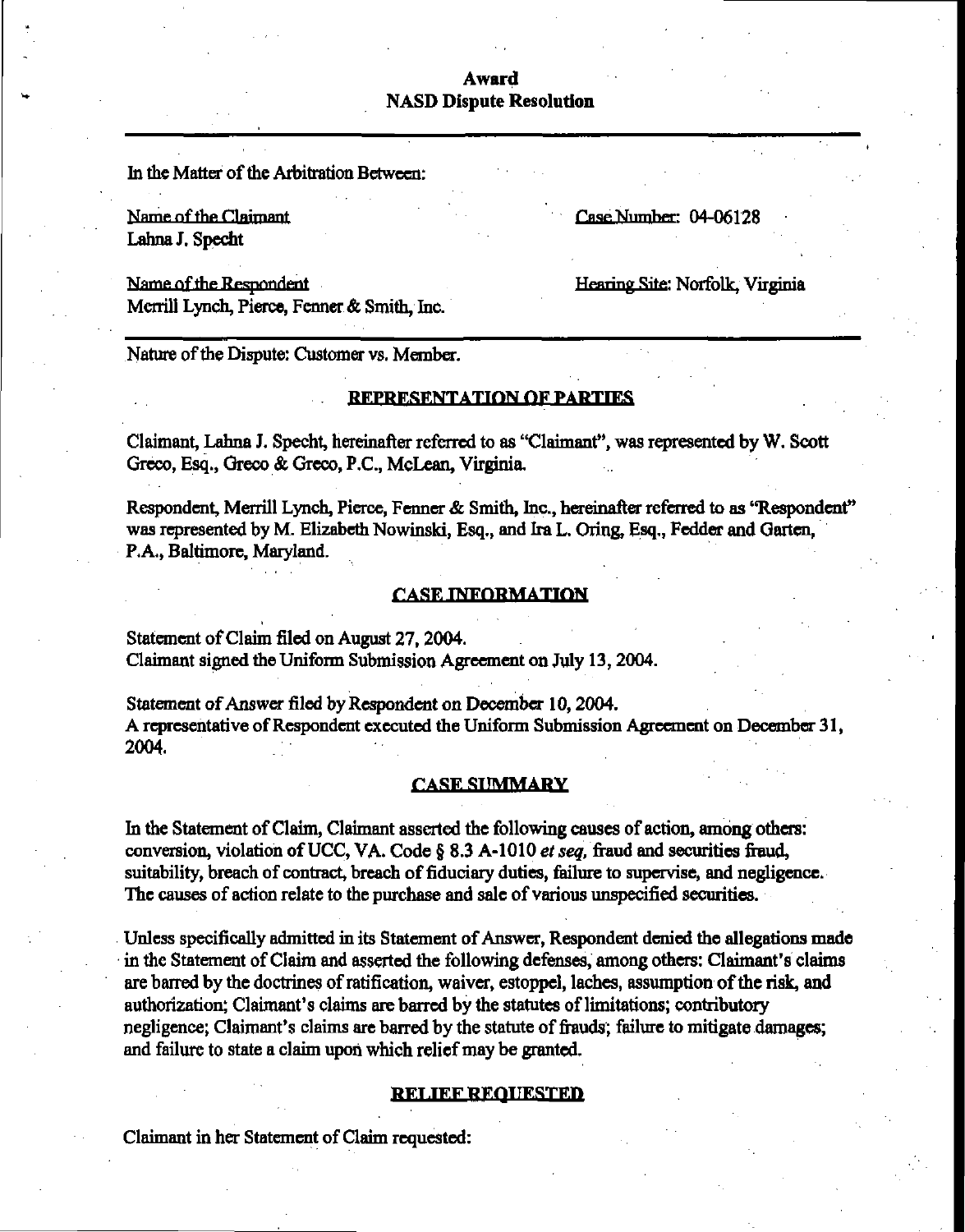NASD Dispute Resolution Arbitration No. 04-06128 Award Page 2

> Compensatory Damages  $\qquad \qquad$  \$ . 131,146.00 Punitive Damages \$ 275,000.00 Interest amount unspecified Attorney's Fees \$ 43,711.00

> Other Costs amount unspecified

Respondent requested that the Statement of Claim be dismissed in its entirety and that it be awarded its costs and forum fees.

## OTHER ISSUES CONSIDERED AND DECIDED

The parties agreed that the Award in this matter may be executed in counterpart copies or that a handwritten, signed Award may be entered,

# **AWARD**

After considering the pleadings, the testimony and evidence presented at the hearing, the Arbitration Panel (the "Panel") has decided in full and final resolution of the issues submitted for determination as follows:

- 1 . Respondent is liable to and shall pay to Claimant the sum of \$75,000.00 in compensatory damages. No interest is awarded on this amount;
- 2. The parties shall bear their respective costs, except as Fees are specifically addressed below; and
- 3. Any and all relief not specifically addressed herein, including punitive damages, is denied in its entirety.

#### **FEES**

Pursuant to the Code, the following fees are assessed:

#### **Filing Fees**

NASD Dispute Resolution will retain or collect the non-refundable filing fees for each claim: Initial claim filing fee waived

#### **Member Fees**

Member fees are assessed to each member firm that is a party in these proceedings or to the member firm that employed the associated person at the time of the events giving rise to the dispute. Accordingly, Respondent is a party.

| Member surcharge        |  | $=$ \$ 1,700.00 |
|-------------------------|--|-----------------|
| Pre-hearing process fee |  | $=$ \$ 750.00   |
| Hearing process fee     |  | $=$ \$ 2,750.00 |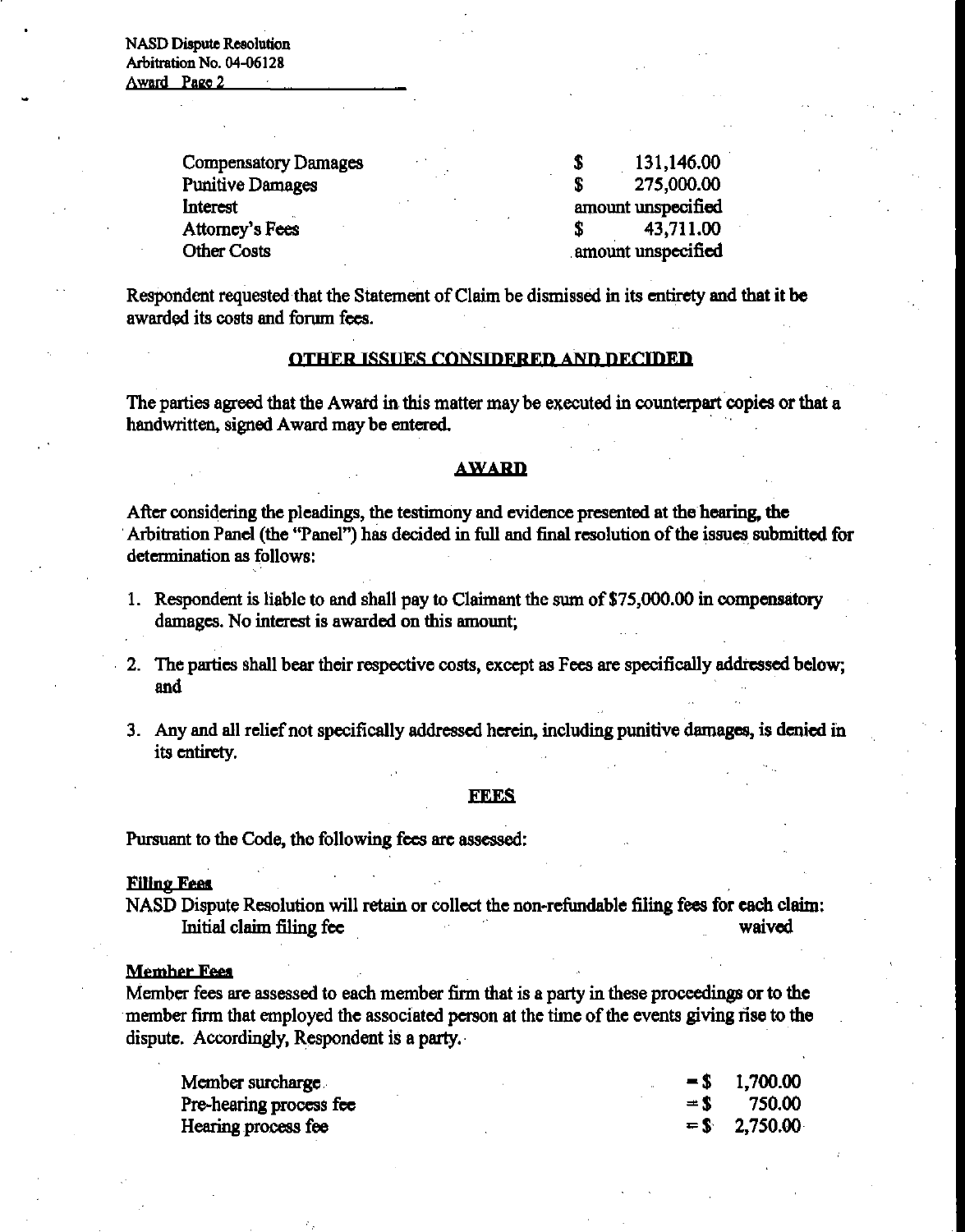NASD Dispute Resolution Arbitration No. 04-06128 Award Page 3

# Forum Fees and Assessments

The Panel has assessed forum fees for each session conducted. A session is any meeting between the parties and the arbitrator(s), including a pre-hearing conference with the arbitrator(s), that lasts four (4) hours or less. Fees associated with these proceedings are:

| One (1) Pre-hearing session with a single arbitrator    | $=$ \$                  | 450.00     |                  |                 |
|---------------------------------------------------------|-------------------------|------------|------------------|-----------------|
| Pre-hearing conference:                                 | December 7, 2005        | 1 session  |                  |                 |
| One (1) Pre-hearing session with the Panel $@$1,125.00$ |                         |            |                  | $=$ \$ 1,125.00 |
| Pre-hearing conference:                                 | May 5, 2005             | 1 session  |                  |                 |
| Three (3) Hearing sessions $(2)$ \$ 1,125.00            |                         |            |                  | $=$ \$ 3,375.00 |
| Hearing Dates:                                          | <b>February 7, 2006</b> | 2 sessions |                  |                 |
|                                                         | February 8, 2006        | 1 session  |                  |                 |
| Total Forum Fees                                        |                         |            | $\blacksquare$ S | 4,950.00        |

1. The Panel has assessed \$ 2,475.00 of the forum fees to Claimant.

2. The Panel has assessed \$2,475.00 of the forum fees to Respondent.

## Fee Summary

|  | Claimant are jointly and severally assessed and shall pay: |                  |             |
|--|------------------------------------------------------------|------------------|-------------|
|  | Initial Filing Fee                                         | $=$ S            | waived      |
|  | <b>Eorum Fees</b>                                          | $\equiv$ S       | 2.475.00    |
|  | Total Fees                                                 | $=$ S            | 2,475.00    |
|  | Less payments                                              | <u>= 1</u>       | <u>0.00</u> |
|  | Balance Due NASD Dispute Resolution                        | $=$ \$           | 2,475.00    |
|  | Respondent is assessed and shall pay:                      |                  |             |
|  | <b>Member Fees</b>                                         | $\blacksquare$ S | 5,200.00    |
|  | Forum Fees                                                 | $=$ S            | 2.475.00    |
|  | <b>Total Fees</b>                                          | $=$ S            | 7,675.00    |
|  | <u>Less nayments</u>                                       | $\blacksquare$   | 5.200.00    |
|  | <b>Balance Due NASD Dispute Resolution</b>                 | $=$ S            | 2,475,00    |

All balances are payable to NASD Dispute Resolution and are due upon receipt pursuant to Rule 10330(g) of the Code.

# **ARBITRATION PANEL**

Carl F. Bowmer, Esq. - Public Arbitrator, Presiding Chairperson

- 
- Public Arbitrator, Panelist
- J. Tyler Pugh **Non-Public Arbitrator**, Panelist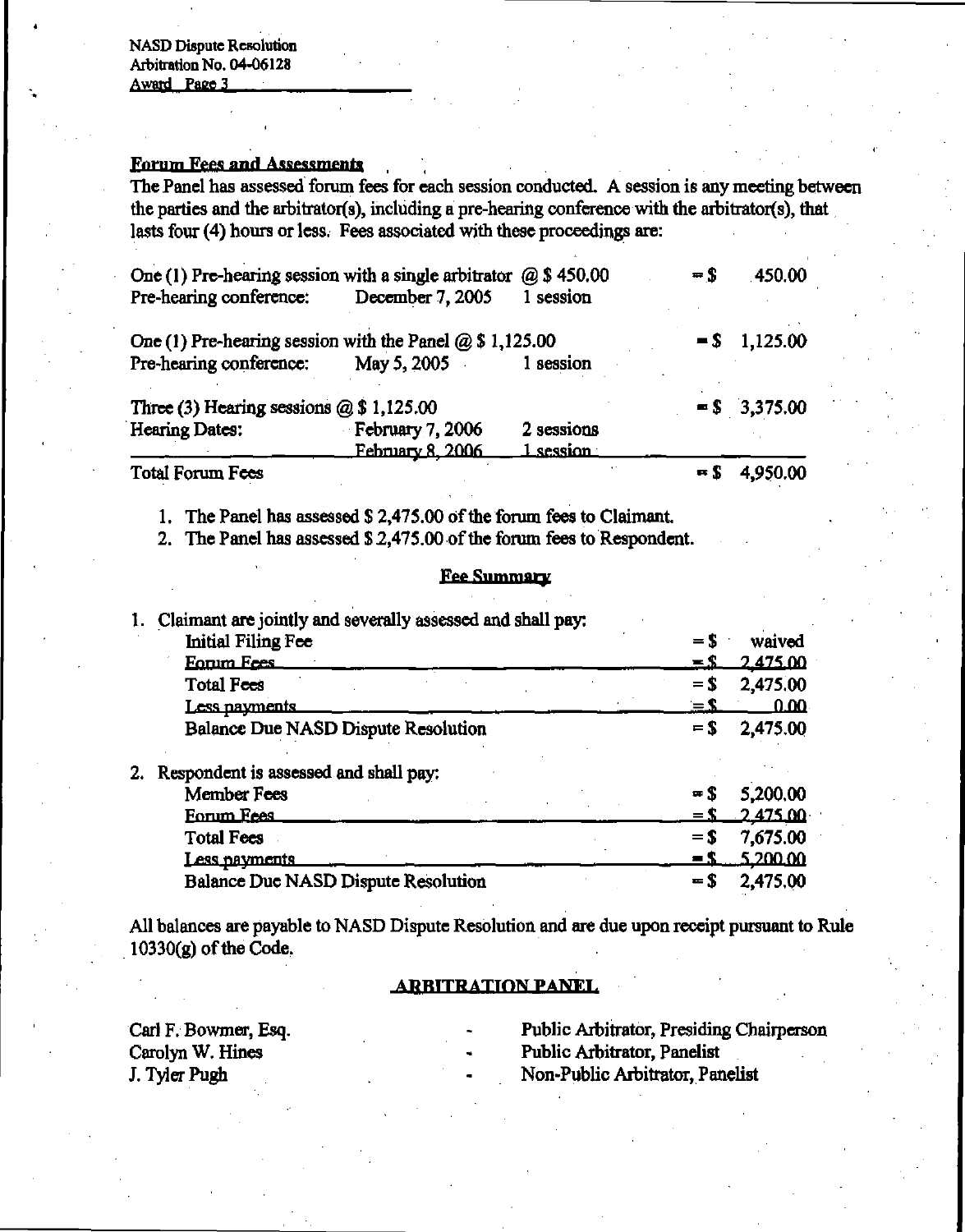NASD Dispute Resolution Arbitration No. 04-06128 Award Page 4

# Concurring Arbitrators' Signatures

 $2 + 13$ 

Carl F. Bowmer, Esq. Public Arbitrator, Presiding Chairperson

Carolyn W. Hines Public Arbitrator, Panelist

J. Tyler Pugh Non-Public Arbitrator, Panelist

Mary Ic

Date of Service (For NASD Dispute Resolution office use only)

 $2 - 10 - 86$ 

Signature Date

Signature Date

Signature Date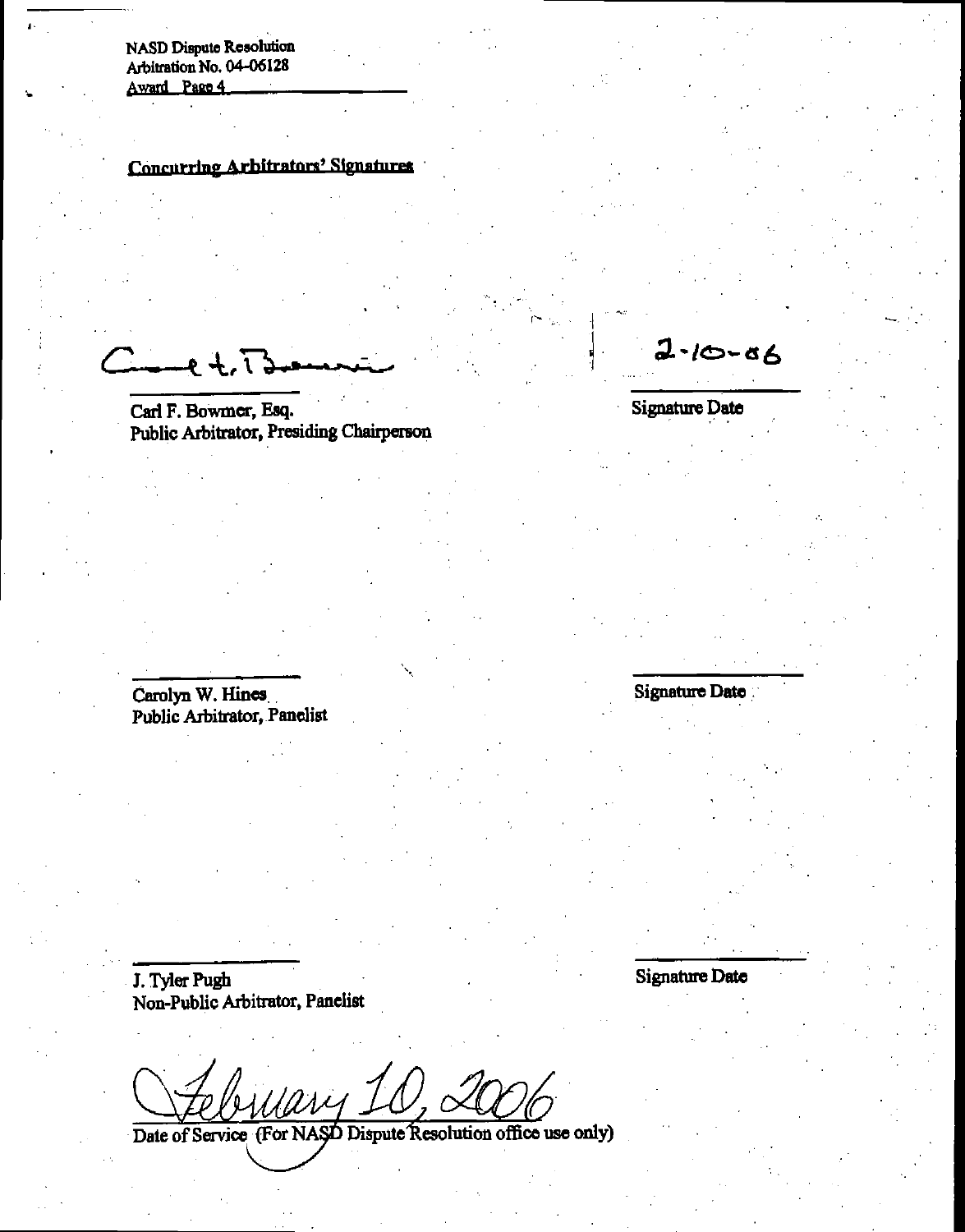NASD Dispute Resolution<br>Arbitration No. 04-06128<br>Award Pare 4

**Concurring Arhitrators' Signatures** 

Carl F.Bowmer, Esq. Public Arbitrator, Presiding Chairperson **Signature Date** 

Tarely 2

Carolyn W. Hines Public Arbitrator, Panelist

2006

Signature Date

J. Tyler Pugh Non-Publio Arbitrator, Panelist Signature Date

uain.

Date of Service (For NASD Dispute Resolution office use only)